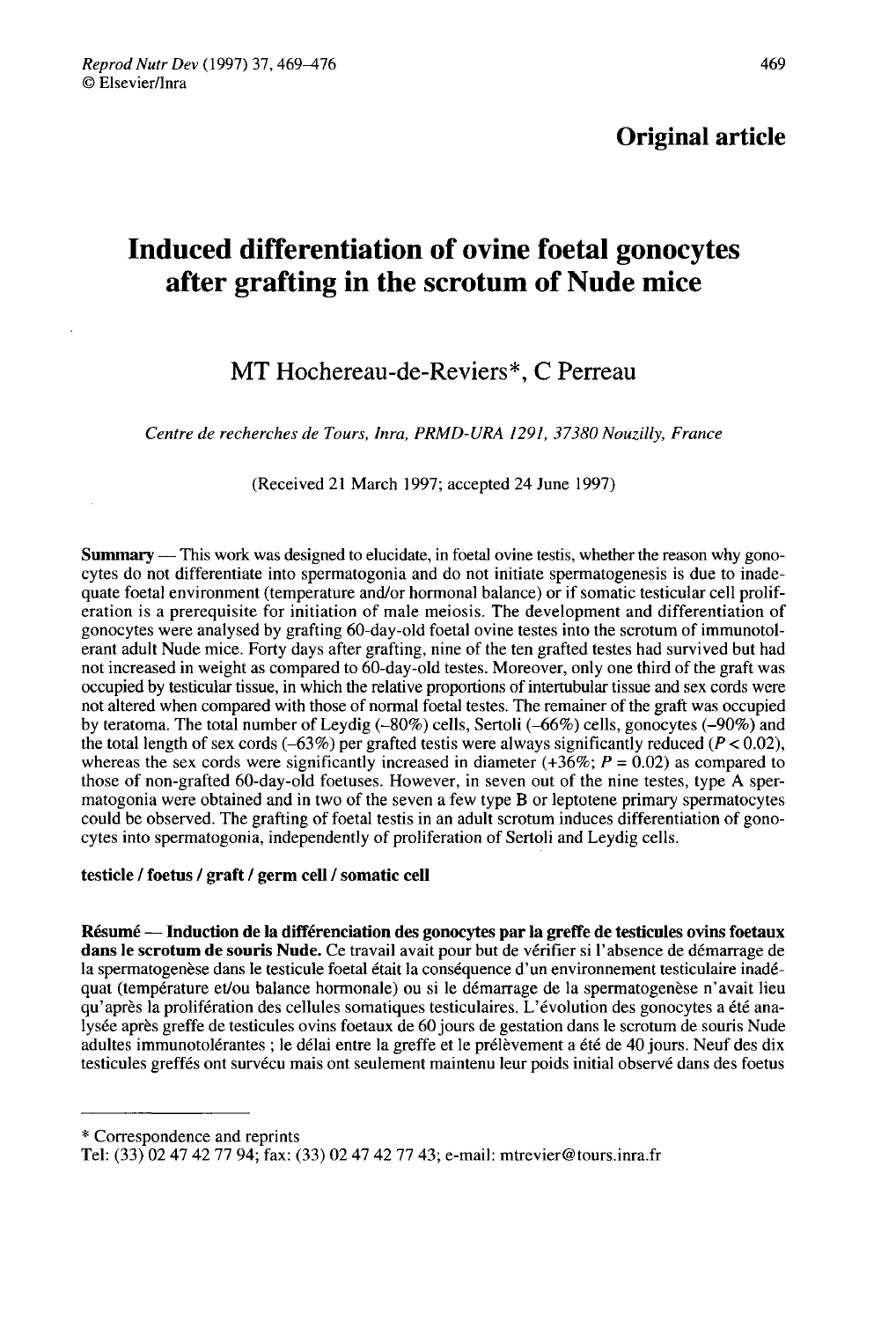de 60 jours. De plus, seulement un tiers de la greffe est occupé par du tissu testiculaire dans lequel les proportions relatives de tissu intertubulaire et de cordons sexuels ne sont pas modifiées par rapport à celles de foetus normaux ; les deux tiers restants sont occupés par du mésenchyme et/ou un tératome complexe. Le nombre total de cellules de Leydig  $(-80\%)$  et de Sertoli  $(-66\%)$  et de gonocytes  $(-90\%)$  et la longueur des cordons sexuels  $(-63\%)$  par testicule greffé sont significativement  $(p < 0.02)$  diminués tandis que le diamètre moyen des cordons sexuels est significativement ( $p = 0.02$ ) augmenté de + 36 % par rapport à celui des testicules non greffés de foetus de 60 jours. Cependant parmi les neufs testicules, sept présentaient des spermatogonies de type A et parmi les sept, deux avaient quelques spermatogonies de type B et des spermatocytes leptotène en petit nombre. La greffe de testicule foetal dans un scrotum adulte induit la différenciation des gonocytes en spermatogonies indépendamment de la prolifération des cellules de Sertoli ou de Leydig.

testicule / foetus / greffe / cellule germinale / cellule somatique

# INTRODUCTION

In most mammals, the germ cells present in the foetal testis are gonocytes. These are large cells characterised by a prominent spherical nucleus with small nucleoli and spots of heterochromatin (Gondos, 1977). In the ovine, gonocytes have large spherical nuclei with small nucleoli associated with heterochromatin (Courot, 1962), whereas stem spermatogonia (type A) have an ovoid nucleus with a central prominent nucleolus and few if any heterochromatin. Among stem spermatogonia, two populations are observed: the reserve stem spermatogonia, referred to as  $A_0$  spermatogonia with roundshaped nuclei and two to three nucleoli, and cyclic spermatogonia, referred to as  $A_1$  to  $A<sub>3</sub>$  spermatogonia characterised by an ovoid nucleus and a central prominent nucleolus (Hochereau-de Reviers et al, 1976). Along with the spermatogonial divisions and the onset of the differentiation towards spermatogenesis, the spermatogonia and their nuclei decrease in size and become spherical (Courot et al, 1970; Clermont 1972). In some mammals at the end of gestation (cat: Ohno et al, 1962) or at birth (Meishan piglet: Hochereau-de Reviers et al, 1997), a few primitive spermatogonia or primary spermatocytes have been observed.

However, the grafting of a prepubertal mice testis into an adult scrotum or into an adult testis resulted in the rapid development of this grafted testis (Chan et al, 1969). This method, therefore, offers a way to test why the evolution of germ cells is blocked until the onset of pubertal testicular growth in mammals. To avoid rejection of the grafted testis, we have used as a recipient host, immunotolerant Nude mice, depleted in T lymphocytes. Rat spermatogenesis has been achieved in Nude mouse testes by injection of rat spermatogonia (Clouthier et al, 1996) in mouse Sertoli cell environment (Russel and Brinster, 1996).

This work was designed to elucidate, in foetal ovine testes, whether the reason why gonocytes do not differentiate into spermatogonia and do not give rise to spermatogenesis is due to either a higher body temperature than a scrotal one and because of a hormonal imbalance or to a prerequisite for testicular somatic cell proliferation before differentiation of germ cells.

# MATERIAL AND METHODS

Booroola or M6rinos d'Arles blastocysts were transferred into pseudo-pregnant M6rinos d'Arles ewes, one blastocyst per female, to avoid the side-effects of the number of foetuses and to ensure the same genetic environment during pregnancy. The foetuses were then separated into two age groups before killing.

One testis per ovine foetus lamb was fixed at either  $60 \pm 1$  ( $n = 14$ ) or  $100 \pm 1$  ( $n = 10$ ) days of age. This tissue was from singleton pregnancies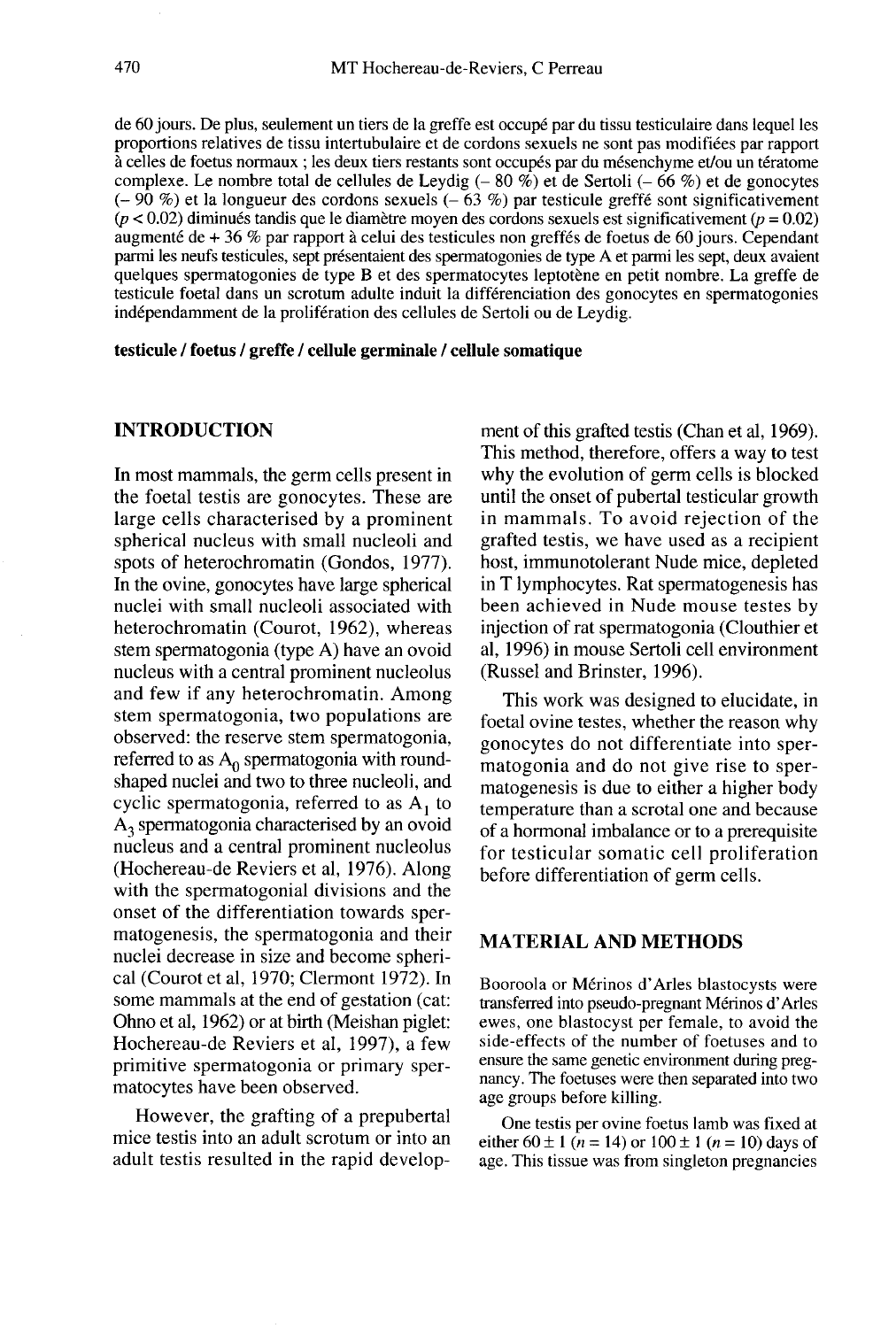and was fixed in Bouin-Hollande solution and processed as described previously (Hochereau-de Reviers et al, 1995). Paraffin sections  $(10 \mu m)$ thick) were stained by Feulgen reaction for the nuclei of the testis cells and counterstained with Alcian blue.

Relative proportions of sex cords and intertubular tissue were determined with a 25-point ocular integrator (magnification  $\times$  320) on 20 fields per testis. Further, mean sex cord diameter was determined from 20 sex cord cross-sections per testis with a camera lens attached to a microscope (magnification  $\times$  100) and using a planimeter program (Apple II). The mean number of Sertoli and germ cells per cross-section of sex cord was determined from ten cross-sections per testis (magnification  $\times$  800). The relative proportion of the Leydig cells in the intertubular tissue was determined similarly with the ocular integrator (magnification  $\times$  800). The mean individual cross-sectional areas of gonocytes, Sertoli cell nuclei and Leydig cells were determined using the same planimeter program (magnification  $\times$ 800).

Ten ovine foetal testes, dissected from the 60-day-old foetal lambs, were grafted into the scrota of intact adult Nude males, closed to the host's left testis, inside the tunica vaginalis. Nude mice were used as the host of these grafts since xenografting does not result in the rejection because of the immune incompetance due to absence of T Lymphocytes. Nine grafted testes survived and were adequately vascularised. They were killed 40 days after grafting. Grafted testes and testes of the host mice were dissected and

weighed. Grafted testes were fixed and processed for histological analysis as decribed previously. The results were compared using the Student's ttest or by a one-way variance analysis.

### **RESULTS**

#### Evolution of normal testis growth in the foetus (table I).

The testes increased in weight eight-fold between 60 (14.8  $\pm$  2.7 mg) and 100 days  $(123.7 \pm 22.3 \text{ mg})$  of gestation. The relative proportion of the sex cords in the testicular parenchyma did not vary between 60 and 100 days of age and the intertubular tissue represented more than half of the testis parenchyma (sex cords = 46%; intertubular tissue  $= 54\%$ ). The sex cords grew in length  $(x 9)$  between 60 and 100 days of age (60) days  $= 3.3$  m; 100 days  $= 30$  m), but their mean diameter (40  $\mu$ m) did not vary during this period. The total number of Sertoli cells per testis increased, by a factor of 10 between 60 and 100 days of gestation (60 days =  $3.5 \times 10^6$ ; 100 days =  $35.6 \times 10^6$ ) similar to the total length of sex cords. Concommitantly, the germ cells, ie the gonocytes, increased by only a factor of 3.2 durcytes, increased by only a factor of 3.2 during the same period (60 days =  $0.7 \times 10^6$ );<br>100 days =  $2.4 \times 10^6$ ). In the intertubular

| Age (days)                                       | 60               | $60 + 40$          | 100              |
|--------------------------------------------------|------------------|--------------------|------------------|
| Testis weight (mg)                               | $14.8 \pm 2.7$ a | $10.4 \pm 4.5a$    | $123.7 \pm 22.3$ |
| Sex cord relative proportion $(\%)$              | $45.8 \pm 4.2a$  | $17.7 \pm 14.7*$   | $47 \pm 4.1a$    |
|                                                  |                  | $39.9 \pm 19.2a**$ |                  |
| Sex cord mean diameter $(\mu m)$                 | $40.7 \pm 3.5$   | $54.1 \pm 12.2$    | $39.9 \pm 3.1$   |
| Sex cord total length per testis (m)             | $5.2 \pm 1.1a$   | $1.4 \pm 1.6$      | $46.7 \pm 8.5c$  |
| Total number of Sertoli cells per testis $(106)$ | $5.6 \pm 0.9a$   | $1.9 \pm 2.2b$     | $556 \pm 145c$   |
| Total number of germ cells per test s $(10^6)$   | $1.1 \pm 0.3a$   | $0.150 \pm 0.119$  | $3.8 \pm 0.6c$   |
| Total number of Leydig cells per testis $(10^6)$ | $2.3 \pm 0.5a$   | $0.8 \pm 1.1$ b.   | $35.1 \pm 11.0c$ |
| ASpgonia/germ cells (%)                          | 0                | $31 \pm 36$        | 0                |
|                                                  |                  |                    |                  |

**Table I.** Composition of normal or grafted foetal ovine test is  $(m \pm sd)$ .

a, b and c superscripts indicate significantly different values. \* Proportion calculated in the total grafted testis. \*\* Proportion calculated in the testicular part of the grafted testis.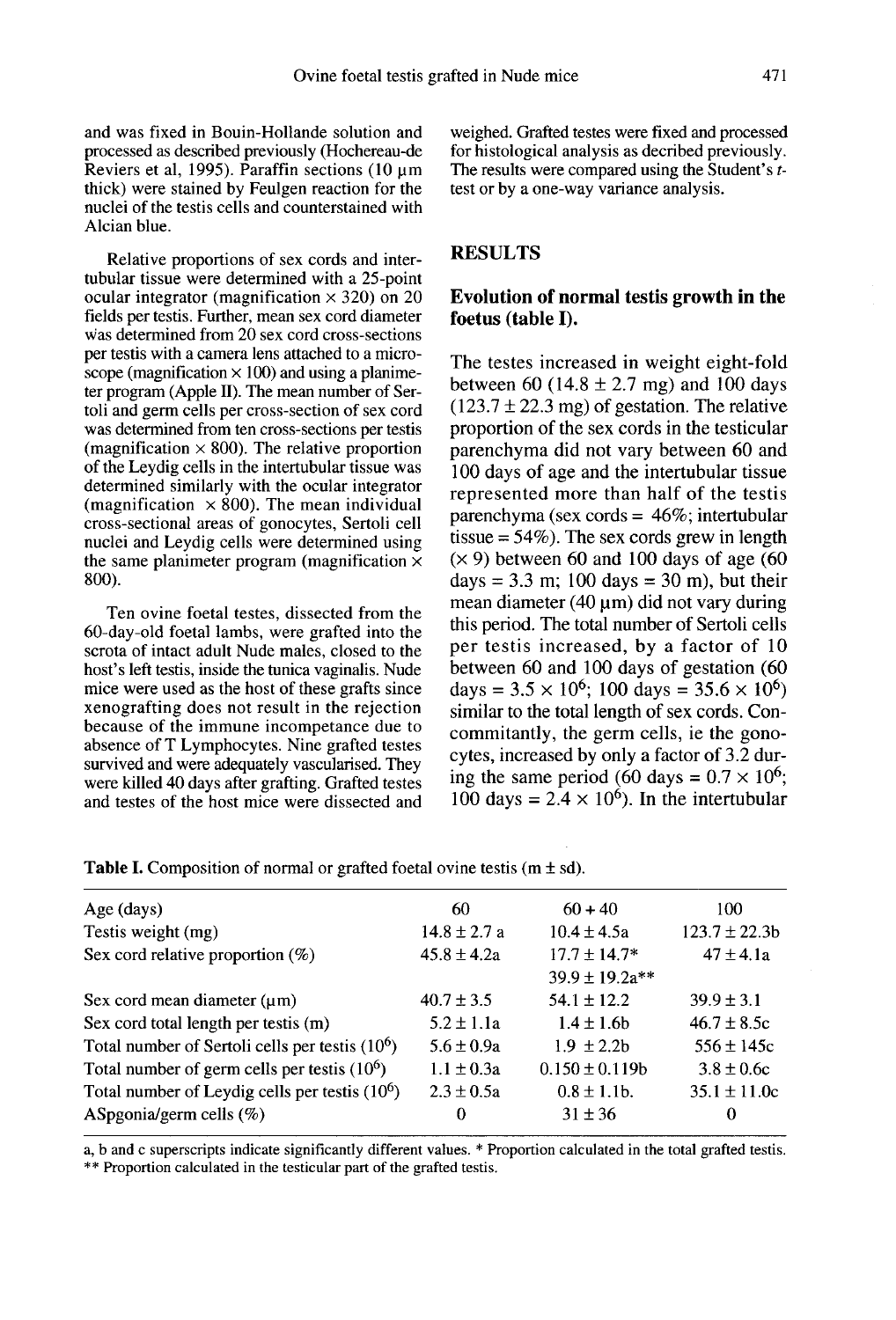

Fig 1. Cross-section of a normal 100-day-old ovine foetal testis. Note the long sex cords (T) joining the rete testis (R). Future Sertoli cells are present at the periphery of the sex cords and 30% of the sex cord volume is occupied by the gonocytes. Leydig cell islets are present between the cords. 2. Section of a 60-day-old ovine foetal testis 40 days after grafting into the scrotum of a Nude mouse. Note that the upper part of the section is occupied by teratogenic (tr) tissue containing adipose tissue (a), muscle fibres (m), cartilage (C), blood (o) and epithelial tissue (e). 3. Section of a  $60$ -day-old ovine foetal test is 40 days after grafting into the scrotum of a Nude mouse. Note some of the sex cords appear enlarged (T) as compared with normal sex cords (t) and contain few spermatogonial cells. 4. Section of a 60-day-old ovine foetal test s 40 days after grafting into the scrotum of a Nude mouse. Note the large gonocytes (G) with their prominent heterochromatic nuclei, the Sertoli cells (S) with their elongated nuclei, two type A spermatogonia (A) with their ovoid nuclei smaller than gonocyte nuclei and their central nucleolus and a few type B and preleptotene primary spermatocytes (P).

sented a higher production of primary spermatocytes than the littermate controls (Boujrad et al, 1995). The effect of a high internal temperature alone can not be considered as the reason for the blocking of meiosis appearance.

The grafted ovine foetal testes appeared to be well vascularised by 40 days after surgical grafting, but they did not grow in size. This could be interpreted as a survival process rather than a developmental one. Moreover, the composition of the grafted testis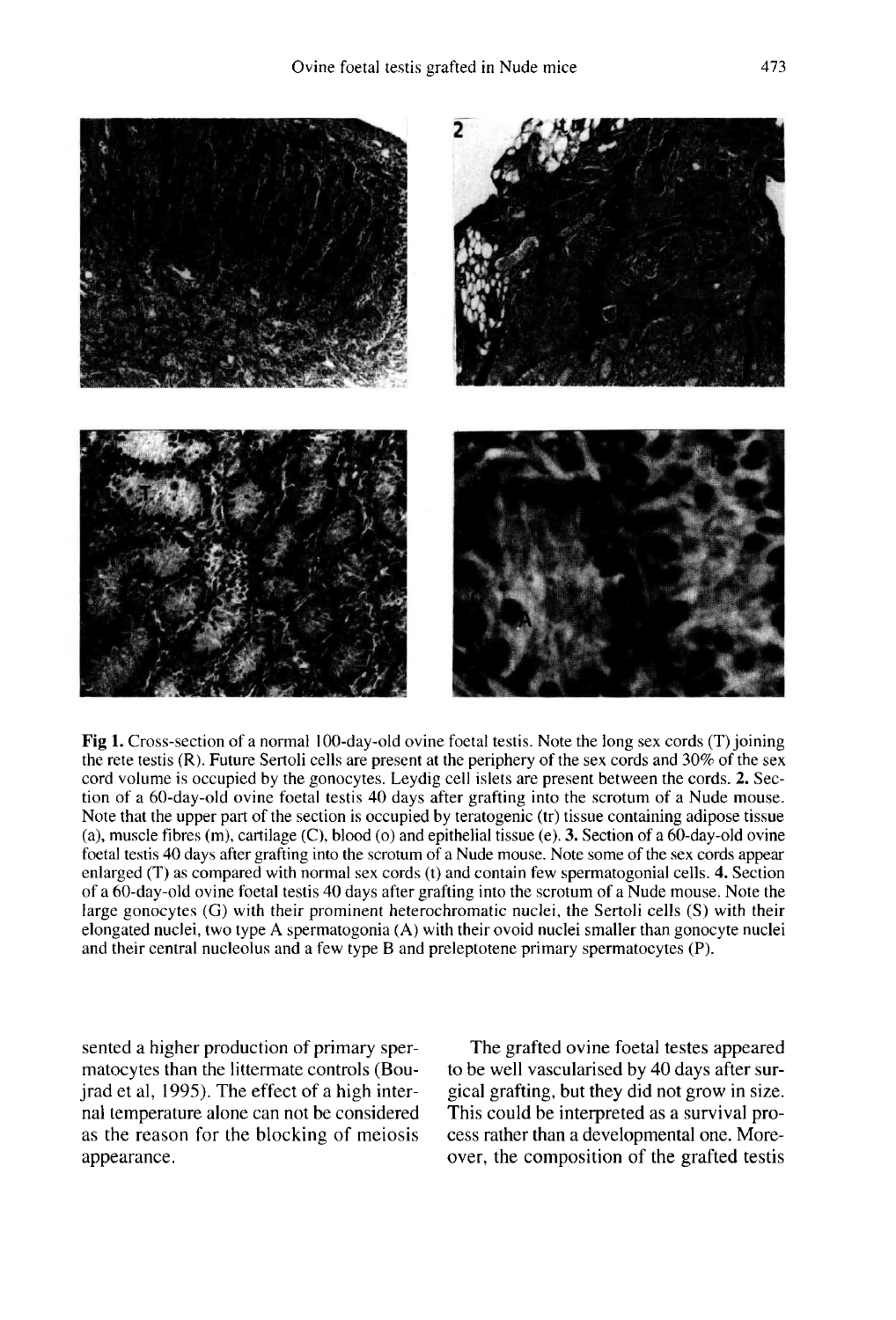was relatively different from that of the 100 day-old foetal testis. The fact that the grafts were placed so as to be closed to the testis and not inside the tunica albuginea of the host testis probably limited the vascularisation and the development of the graft. More than half of the graft was occupied by nontesticular tissue, containing mainly fibroblasts, but also bones, muscles, adipose tissue, skin and epithelia. Such cells and tissues were not found in 60-day-old foetal testes. It could be hypothesised that some pluripo tent cells remain in the foetal testis, and are able to differentiate further. When 30-dayold foetal piglet gonocytes were injected into the Nude mouse testis, we obtained very little colonisation of seminiferous tubules of mice, although a large teratoma did develop (Hochereau-de Reviers and Perreau, pers comm). However, even though this occurred at a low efficiency, the onset of spermatogenesis was observed in few sex cords of the grafted testis. The grafting of foetal ovine testes or the injection of foetal piglet gonocytes in adult mice scrotum reveals two major facts: some pluripotent cells are still present in the ovine testis and differentiation of gonocytes toward spermatogonia do not require prerequisite proliferation of neighbouring somatic cells.

However, the efficiency of the differentiation processes are poor and few spermatogonia and primary spermatocytes are observed in grafted foetal ovine testes in the current experiment. This could originate from species interactions. In most cases, the transplanted rodent testis has been grafted into a rodent host: either in isogenic rats or between different species of rodents. The transplantation of new born rat testis under the kidney capsule of adult host rat of the same strain was developed as a model of Leydig cell development. In these models, the grafted testis proved to be steroidogenically active and responsive to gonadotrophin stimulation (Kuopio et al, 1989). Reciprocal translocation of testes from the scrotum of normal or pseudohermaphroditic male rats

into the ear has also been successfull (Chan et al, 1969). In these cases, all the testes survived and gave rise to all stages of spermatogenesis normally seen in the different genetic strains, with the pseudohermaphroditic rats being blocked at the same stage as in the homologous non-grafted males (Chan et al, 1969). Goldstein et al (1983) also performed complex testis transplants, which survived for 12 weeks or more under the kidney capsule. The functional capacity of these transplants was judged to be normal as assessed by their production of androgen and androgen binding protein. Also the intertubular tissue and Leydig cell functions appeared to be maintained as normal. To assess the quality of grafts into male castrated recipient hosts, a long-term survey of gonadotrophin and testosterone plasma levels was undertaken (Gittes et al, 1972). The increase in FSH and the decrease in testosterone peripheral plasma levels suggested that the transplanted tissue was in fact partly regressed or dysfunctional. The hormonal peptide secretions of the host testis could influence the grafted gonad develop ment. Grafting of mice foetal ovaries at day 12 of gestation under the kidney capsule of adult males of the same strain was performed and analysed 4 and 14 days later (Taketo et al, 1984). In grafted gonads 14 days post surgery, some sex cords could be observed and they were MIS (Mullerian inhibiting substance) and SGP-2 (clusterin) positive (Taketo, 1991), these secretions being associated with maleness and probably sex-reversal of the graft by the hormonal status of the host. Johnson et al (1996) transplanted testes from various donors at different ages (pre/postnatally) and compared the number of Sertoli cells between normal and transplanted testes. Despite an initial delay to reach the adult numbers of Sertoli cells, the developmental pattern of Sertoli cell proliferation was similar in the transplanted testis to a normal testis (Johnson et al, 1996). In grafted rodent testes, Sertoli and germ cells proliferate in the sex cords.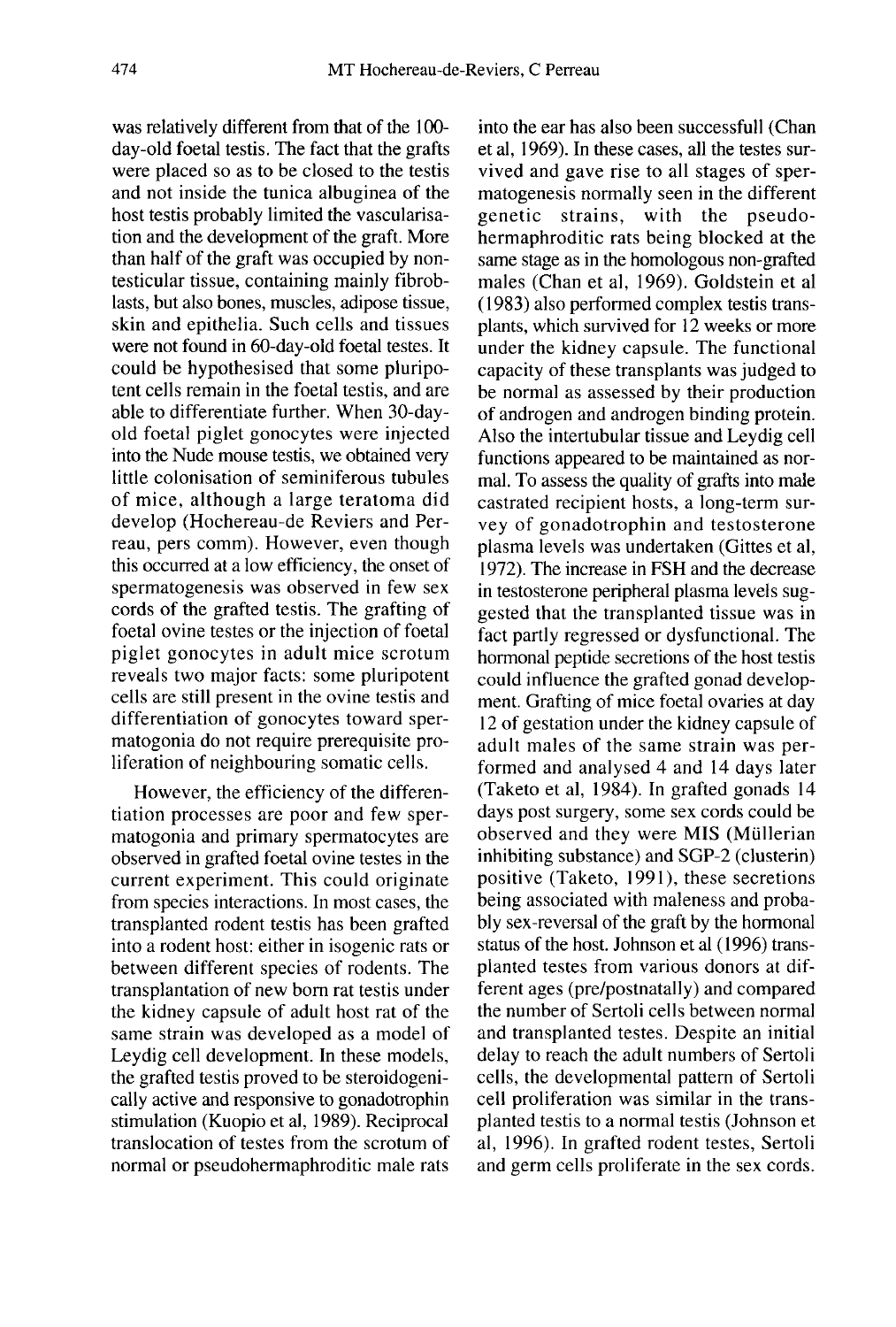When neonate rat testes were implanted into adult testes, their development was delayed as compared with non-transplanted testis. However, in a large part of the transplant, spermatogonial divisions, meiotic prophase and spermiogenesis were observed (Luxembourger and Aron, 1966). Murine male germ cell transplantation has been successfully performed either by direct injection into the seminiferous tubules (Brinster and Zimmerman, 1994; Russell and Brinster, 1996) or by injection into the rete testis (Jiang and Short, 1995). This resulted in the colonisation and synchronisation of both host and transplanted cells (Jiang and Short, 1995), even when interspecies transplantation was performed (Clouthier et al, 1996; Russel and Brinster, 1996).

A species-dependent effect of grafting could be inferred. Human foetal gonads were grafted into the abdominal wall of adult Nude mice. After 40 days, gonocytes were still present, whereas the same approach performed with 3-day-old rat testis gave rise to differentiated germ cells (Skakkebaek et al 1974). This could be interpreted as a species-dependent difference.

In the current experiment, the number of Leydig cells decreased, suggesting that there could be a low intratesticular testosterone concentration. The decrease in Leydig cells could participate in the occurrence of a low yield of spermatogonial differentiation. However, a decline in Sertoli cell populations was also observed after grafting in the current experiment. In terms of sex cord development and Sertoli cell proliferation, the total initial population of Sertoli cells, per grafted testis, was not maintained, indicating that either Sertoli cells initially multiply and then degenerate or stop dividing. The pattern of differentiation from gonocytes to spermatogonia and meiotic prophase was comparable to that observed in normal lambs (Monet-Kuntz et al, 1984) with, first, the appearance of  $A_0$  spermatogonia, followed by  $A_{1-3}$  spermatogonia, intermediate and type B spermatogonia and leptotene primary spermatocytes. The 40-day period was probably too short to ensure more progression in all of the grafted testes.

In conclusion, the surgical grafting of an ovine foetal testis into an immunosupressed mouse scrotum did not maintain normal testicular growth with increases in Sertoli, Leydig and germ cell numbers. However, some of the differentiation processes of gonocytes toward type A spermatogonia and spermatogenesis were initiated. This indicates that somatic cell proliferation is not a prerequisite for initiation of male meiosis eventhough the total number of Sertoli cells and the daily production of primary spermatocytes per testis were highly correlated (Hochereau-de Reviers et al, 1987).

### ACKOWLEDGMENTS

We gratefully acknowledge all the members of the Booroola group for supplying the foetuses, Y Cognié for the ovine embryo transfer and the staff of the rodent animal husbandry for the care of the immunosuppressed mice. This work was funded by an EEC grant Agromed (No 920232).

#### REFERENCES

- Boujrad N, Hochereau-de Reviers MT, Kamtchouing P, Perreau C, Carreau S (1995) Evolution of somatic and germ cell populations after busulfan treatment in utero or neonatal cryptorchidism in the rat. Andrologia 27, 223-228
- Brinster RL, Zimmerman JW (1994) Spermatogene- sis following male germ-cell transplantation. Proc Natl Acad Sci USA 91, 11298-11302
- Chan F, Allison JE, Stanley AJ, Gumbreck LG (1969). Reciprocal transplantation of testes between normal and pseudohermaphroditic male rats. Fertility and Sterility 203, 482-494
- Clermont Y (1972) Kinetics of spermatogenesis in mammals: Seminiferous epithelium cycle and spermatogonial renewal Physiol Rev 52, 198-236
- Clouthier DE, Avarbock MR, Maika SD, Hammer RE, Brinster RL (1996) Rat spermatogenesis in mouse testes following spermatogonial stem cell transplantation. Nature 381, 418-421